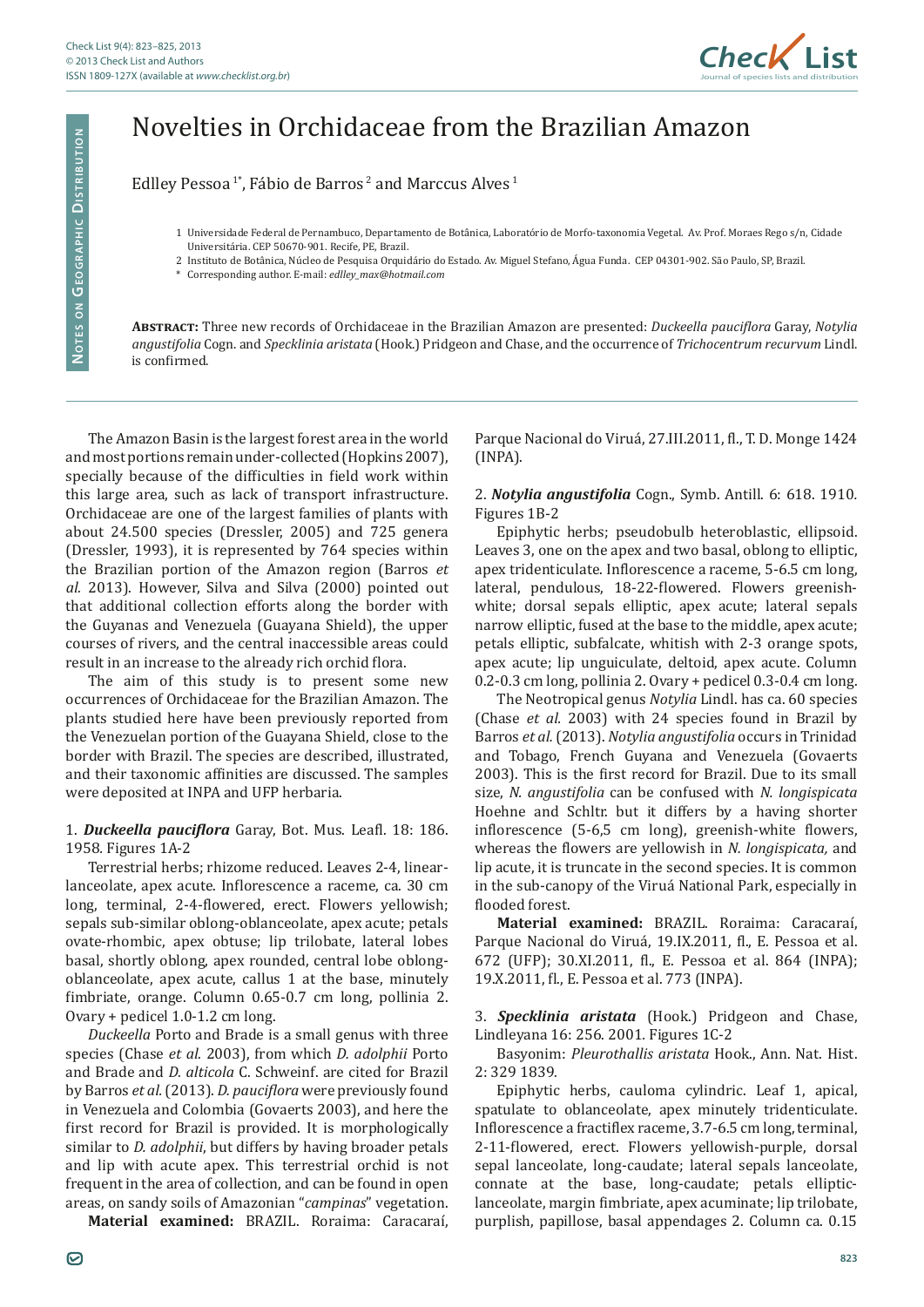

**Figure 1.** A. *Duckeella pauciflora*, habit and flower in detail. B. *Notylia angustifolia*, habit and flower in detail. C. *Specklinia aristata*, habit and flower in detail. D. *Trichocentrum recurvum* habit and flower in detail.